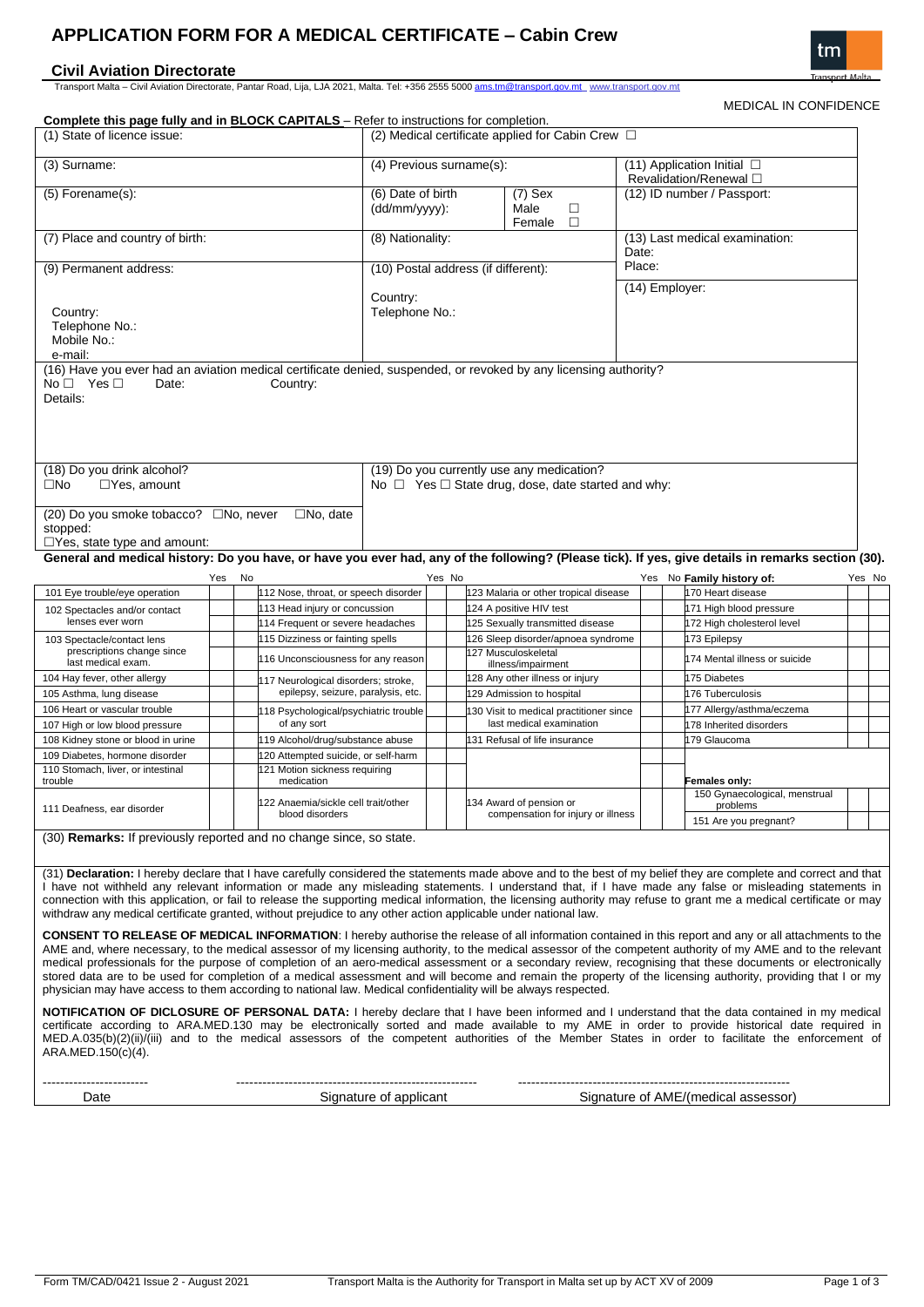# **APPLICATION FORM FOR A MEDICAL CERTIFICATE – Cabin Crew**

### **Civil Aviation Directorate**

Transport Malta - Civil Aviation Directorate, Pantar Road, Lija, LJA 2021, Malta. Tel: +356 2555 5000 [ams.tm@transport.gov.mt](mailto:ams.tm@transport.gov.mt) www.transport.gov.mt

## **Data Protection Notice**

*All data collected in this form is processed in accordance with the Privacy Laws that include General Data Protection Regulation (EU) 2016/679 and Chapter 586 of the Laws of Malta (Data Protection Act). The data provided may be exchanged with other Public Authorities and/or Government Departments as required and permitted by Maltese Law. Transport Malta of Triq Pantar, Lija, Malta LJA2021 is the data controller for the purpose of the privacy laws. The Privacy Notice attached with this application sets out the way in which personal information/data is collected and processed by Transport Malta, as well as the steps that are taken to protect such information.*

#### **Data Protection Privacy Notice**

Transport Malta of Triq Pantar, Lija, Malta LJA2021 is the Data Controller for the purpose of the Data Protection Act CAP. 586 and General Data Protection Regulation (EU) 2016/679 (GDPR). This Privacy Notice sets out the way in which we collect and process your Personal Information, as well as the steps we take to protect such information.

#### **1. The information we collect and how we use it**

- 1.1. From this application form Transport Malta collects different types of information which information is that required by Law and is used explicitly for your application. It is to be noted that if the required information is not provided the said application cannot be processed.
- 1.2. The primary purpose for collecting information is mainly to process the application for the service being applied for, however, your personal information may also be used for related purposes that amongst other include sending notifications, renewal of licence/certificate after expiry period, and for the provision of information with regards to any legislative amendments which may affect the services offered to you.

#### **2. To whom we disclose information**

- 2.1. This information will be solely used for the reasons detailed above. However, there may be cases where personal information is shared with the following third parties for reasons listed below:
	- Any third-party offering assistance in providing the required service.
	- Any law enforcement body who may have any reasonable requirement to access your personal information.
	- Third party entities responsible for the data processing contracted by Transport Malta.

#### **3. Data Subject Rights**

- 3.1. With respect to your privacy rights, Transport Malta is obliged to provide you with reasonable access to the Personal Data that you have provided to us. Your other principal rights under data protection law are:
	- a. the right for information.
	- b. the right to access.
	- c. the right to rectification.
	- d. the right to erasure.
	- e. the right to restrict processing.
	- f. the right to object to processing.
	- g. the right to data portability. the right to complain to a supervisory authority; and
	- the right to withdraw consent.
- 3.2. If you wish to access or amend any Personal Data, we hold about you, or to request that we delete any information about you, you may contact us by sending a request to [dataprotection.tm@transport.gov.mt.](mailto:dataprotection.tm@transport.gov.mt) We will acknowledge your request within seventy-two (72) hours and will do our utmost to handle it promptly. We will respond to these requests within a month, with a possibility to extend this period for particularly complex requests in accordance with Applicable Law.
- 3.3. At any time, you may object to the processing of your Personal Data, on legitimate grounds, except if otherwise permitted by applicable law.
- 3.4. In accordance with Applicable Law, we reserve the right to withhold personal data if disclosing it would adversely affect the rights and freedoms of others. Moreover, we reserve the right to charge a fee for complying with such requests if they are deemed manifestly unfounded or excessive.

#### **4. Retention period**

- 4.1. Personal data will be retained for not more than 3 months from date of application should the application not be submitted complete or is rejected.
- *4.2.* Once the service related to your application is provided, we will retain your information for as long as needed to provide you with our service, or to comply with our legal obligations, resolve disputes and enforce our agreements.

#### **5. Security**

- 5.1. We take appropriate security measures to protect against loss, misuse and unauthorized access, alteration, disclosure, or destruction of your information. Additionally, steps will also be taken to ensure the ongoing confidentiality, integrity, availability, and resilience of systems and services processing personal information, and will restore the availability and access to information in a timely manner in the event of a physical or technical incident. All information gathered is kept confidential and is used solely for the purpose indicated herein.
- 5.2. If we learn of a security systems breach, we will inform you of the occurrence of the breach in accordance with applicable law.

#### **6. Governing Law**

All data collected in this form is processed in accordance with the Privacy Laws that include General Data Protection Regulation (EU) 2016/679 and Chapter 586 of the Laws of Malta (Data Protection Act).

#### **7. Data Protection Officer**

7.1. Transport Malta has a Data Protection Officer ("DPO") who is responsible for matters relating to privacy and data protection. The DPO can be reached at the above address or by email: [dataprotection.tm@transport.gov.mt](mailto:dataprotection.tm@transport.gov.mt)

#### **8. Contacting us**

8.1. Please address any questions, comments, and requests regarding the application process to civil.aviation@transport.gov.mt